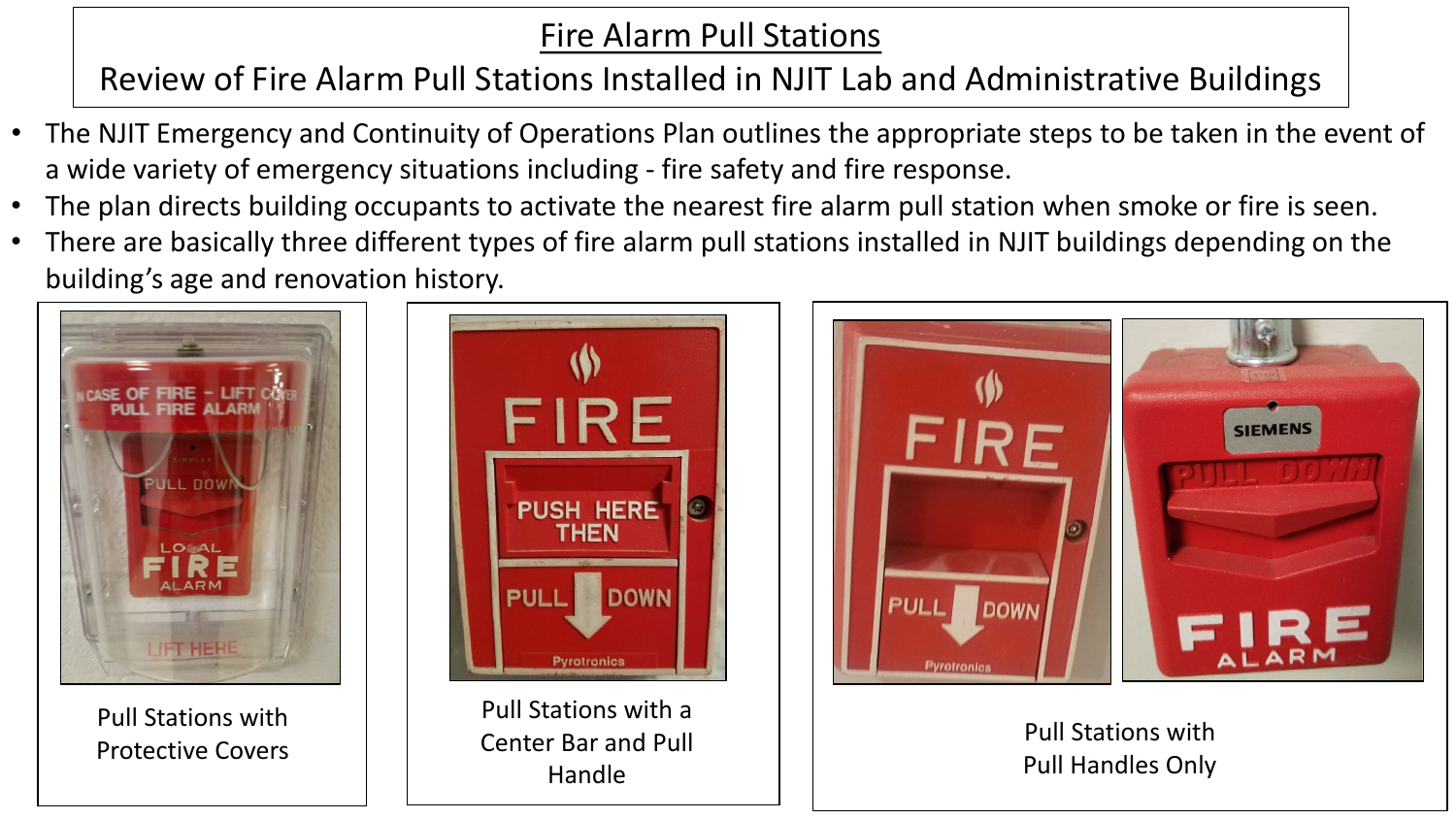Fire Alarm Pull Stations – Tiernan Hall

Fire Alarm Pull Stations in both the Administrative and Laboratory Sections of Tiernan Hall are equipped with protective covers



- $\triangleright$  The fire alarm pull stations in Tiernan Hall are equipped with protective covers.
- $\triangleright$  This requires a 2-stage process to effectively pull the fire alarm:
	- 1. Lift plastic cover from the bottom
	- 2. Pull down the fire alarm handle
- $\triangleright$  Lifting the plastic protective cover will trigger a local tamper alarm. However, in order to complete the alarm process, the fire alarm handle must also be pulled down.

Step 2. Pull down the fire alarm handle

Step 1. Lift plastic cover from the bottom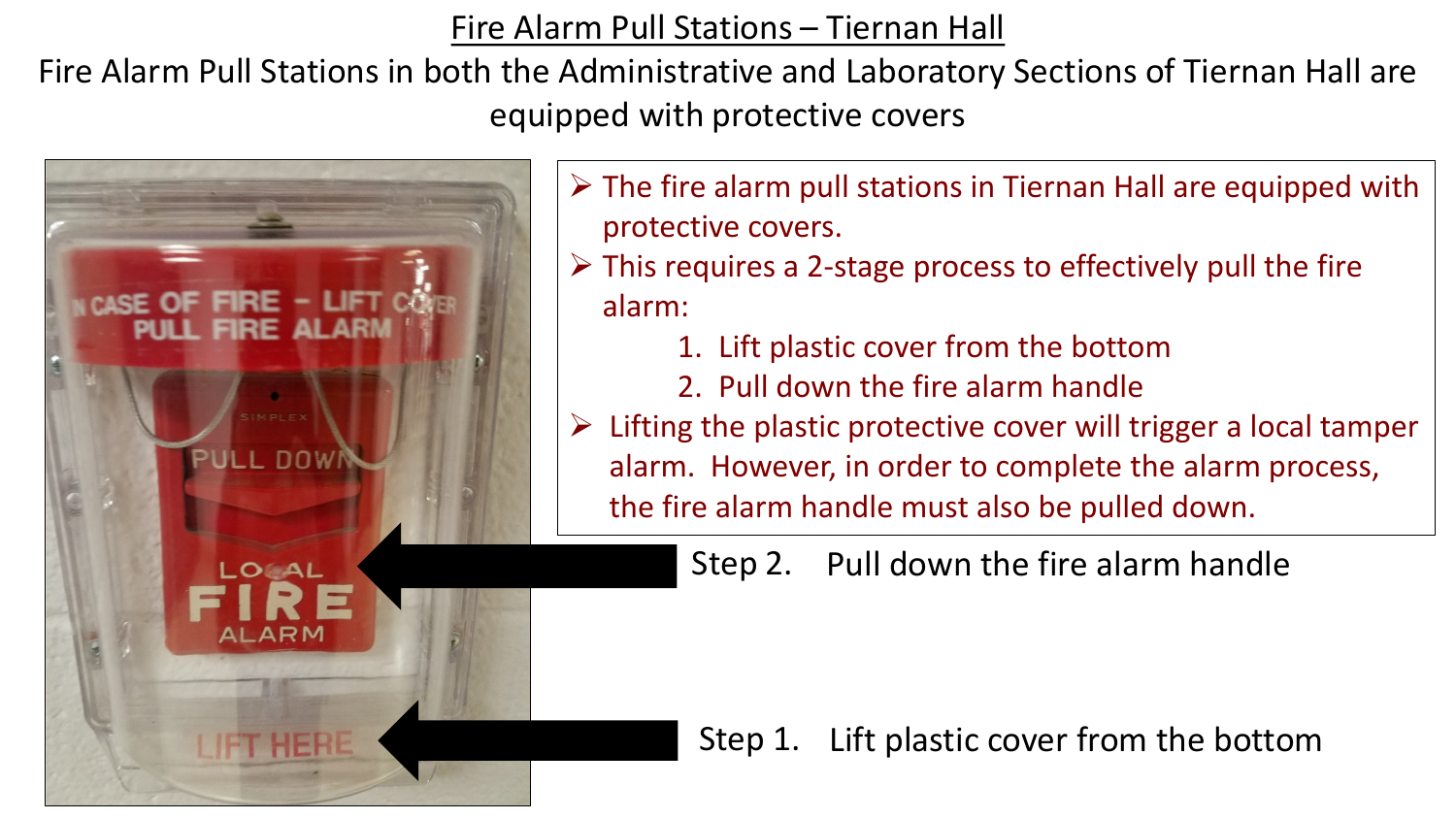# Fire Alarm Pull Stations – Faculty Memorial Hall



The Fire alarm pull stations in Faculty Memorial Hall are not equipped with protective covers. While construction is in progress, the old and new fire detection systems are in place side-by-side. They are both operational. The older pull stations (photo on the left) requires the operator to:

- 1) depress the center bar; then
- 2) pull down the pull handle.

The newer pull stations (center photo) only require the operator to pull down the handle. Once construction in FMH is completed, the old fire detection system will be deactivated and removed – only the new pull stations will remain.